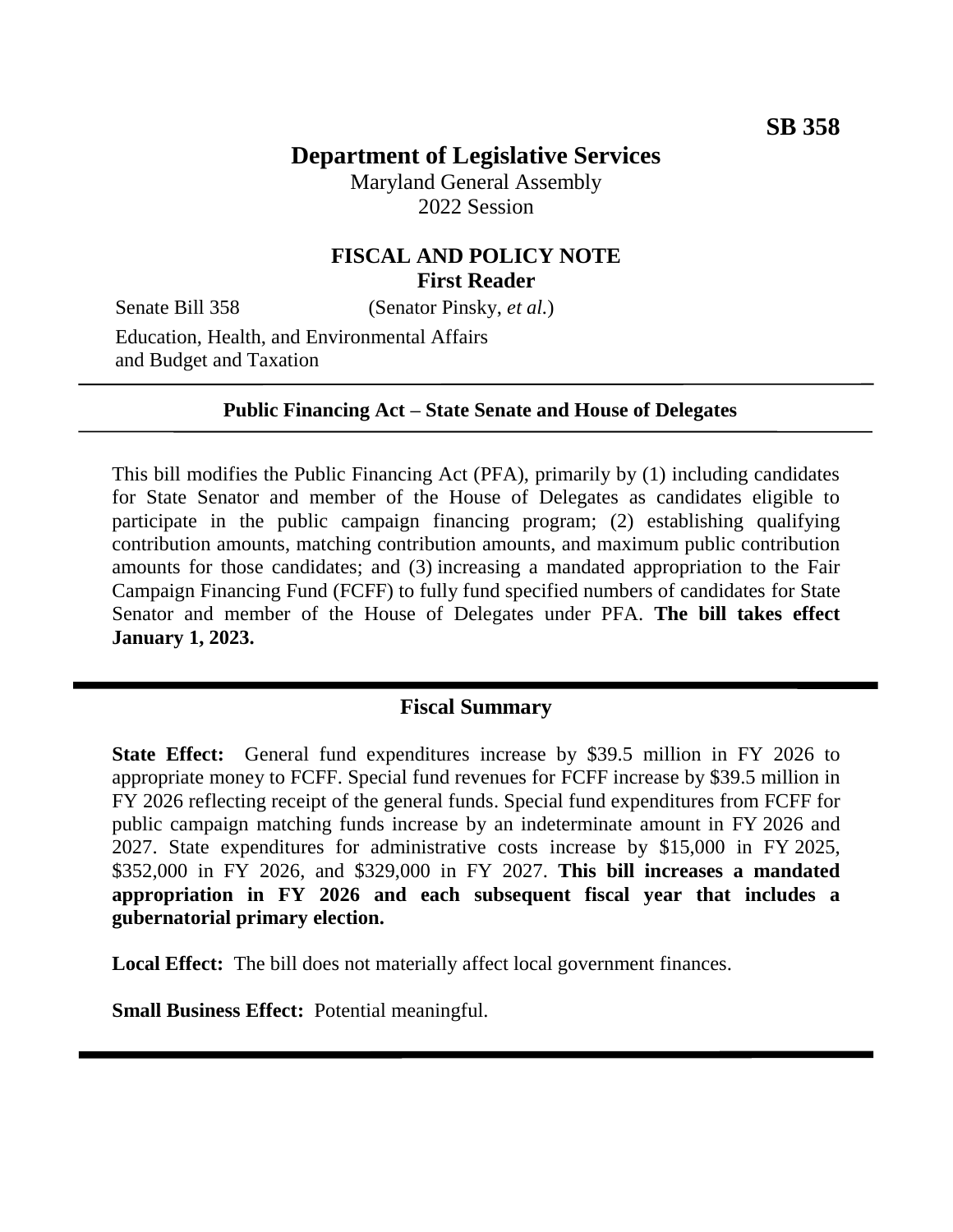# **Analysis**

### **Bill Summary:**

## *Eligible Candidates*

The bill modifies PFA so that it applies to candidates for State Senator and candidates for member of the House of Delegates in addition to gubernatorial tickets. Under the modified PFA, "eligible candidate" is defined as a gubernatorial ticket, a candidate for State Senator, or a candidate for member of the House of Delegates that qualifies to receive a public contribution.

## *Notice of Intent to Participate*

Before receiving a private contribution under PFA, a candidate for State Senator or member of the House of Delegates must (1) by the deadline to file a certificate of candidacy, file with the State Board of Elections (SBE) a notice of intent to participate as a publicly financed candidate for both the primary and general elections and (2) establish a campaign finance entity for complying with the requirements of PFA.

The campaign finance entity may accept only:

- a "private contribution" (a contribution or series of contributions from an individual that does not exceed \$250 in the aggregate in an election cycle);
- an "eligible private contribution" (a monetary private contribution from an individual who is a resident of the State that does not exceed \$250 in the aggregate in an election cycle that is accompanied by specified documentation of the donor attesting that the contribution is made with the personal funds of the donor);
- a public contribution; and
- contributions or loans from a member of a gubernatorial ticket or the spouse of a member of a gubernatorial ticket of not more than a combined total of \$50,000.

## *Qualifying for Public Financing*

To qualify as an eligible candidate (eligible to receive a public contribution):

 A candidate for State Senator must collect, within the qualifying period, at least (1) 250 eligible private contributions and (2) an aggregate total of \$15,000.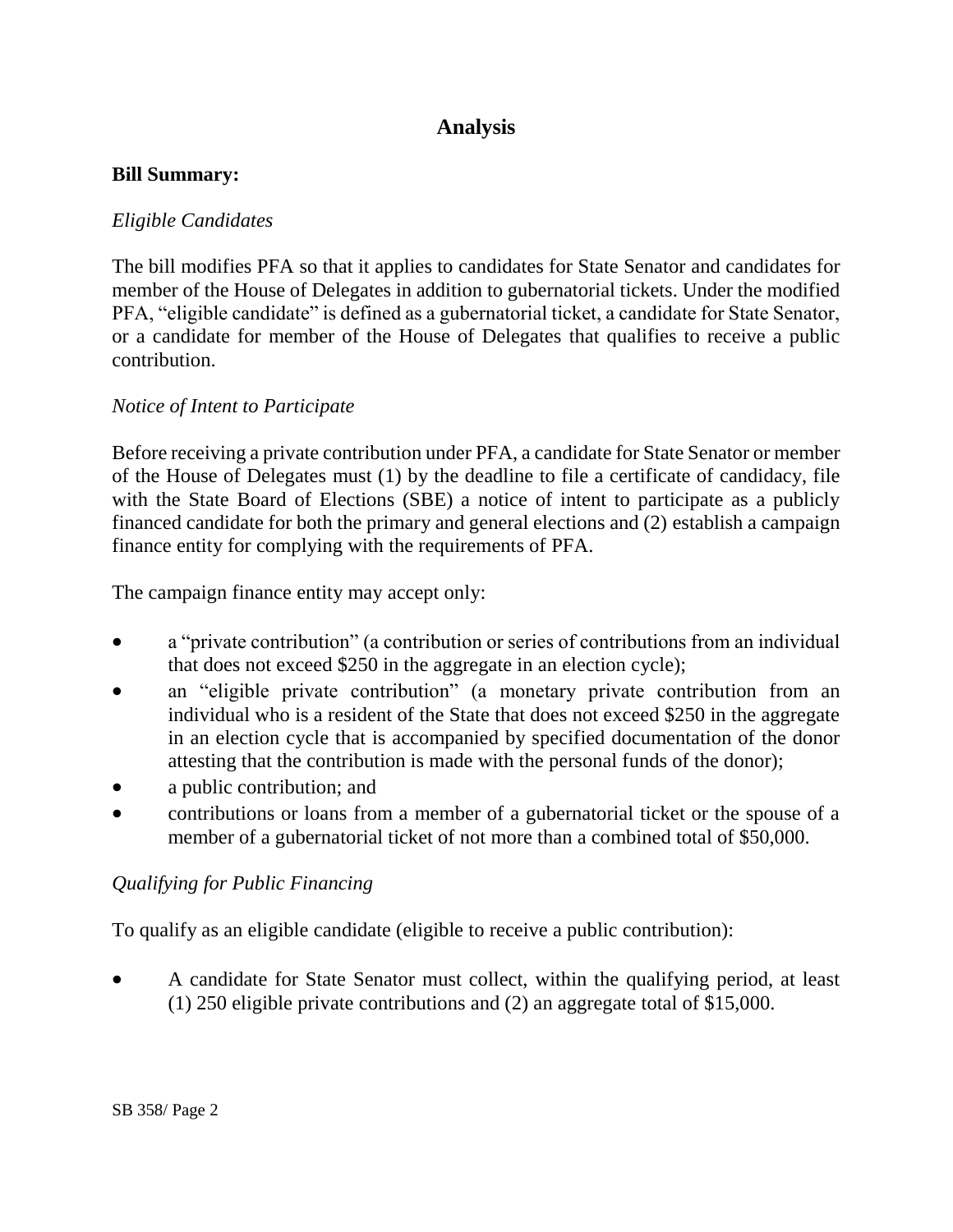A candidate for member of the House of Delegates must collect, within the qualifying period, at least 150 eligible private contributions and (2) an aggregate total of \$7,500.

## *Public Contribution Matching Amounts*

The public contribution matching amounts available to eligible candidates for State Senator and member of the House of Delegates are shown in **Exhibit 1**. The total public contribution payable to an eligible candidate for either a primary or general election may not exceed (1) \$150,000 for a candidate for State Senator and (2) \$90,000 for a candidate for member of the House of Delegates. An eligible candidate that is unopposed in a primary election receives one-third of the public contribution amount the eligible candidate would otherwise be entitled to receive. If a candidate withdraws from participation in the program after receiving a public contribution, the full amount of any public contribution received, with specified interest, must be repaid.

SBE must authorize distribution of money to eligible candidates in accordance with the matching amounts, and regulations adopted by SBE, on a continuing basis, upon certification that a candidate has met the qualifying requirements. Distributions may not begin earlier than January 1 of the year of the election.

| <b>Exhibit 1</b><br><b>Public Contribution Matching Amounts (State Senator or Delegate)</b> |                                            |
|---------------------------------------------------------------------------------------------|--------------------------------------------|
| <b>Portion of Eligible</b>                                                                  | <b>Public Contribution Matching Amount</b> |
| <b>Private Contribution</b>                                                                 | (Per Each Dollar of an Eligible Private    |
| (Maximum of \$250)                                                                          | <b>Contribution</b> )                      |
| First \$50                                                                                  | \$6                                        |
| <b>Next \$100</b>                                                                           | $\overline{2}$                             |
| Remaining \$100                                                                             | $\left( \right)$                           |

#### *Funding of the Public Financing Act*

Under existing law and under the bill, PFA is supported by FCFF. The bill adds to an existing mandated appropriation process that involves SBE making a determination whether the balance of FCFF is sufficient to provide full contributions to specified numbers of gubernatorial tickets (two tickets in a primary election and one in a general election), by expanding that determination to include specified numbers of candidates for State Senator and member of the House of Delegates. Under that expanded determination, SBE, by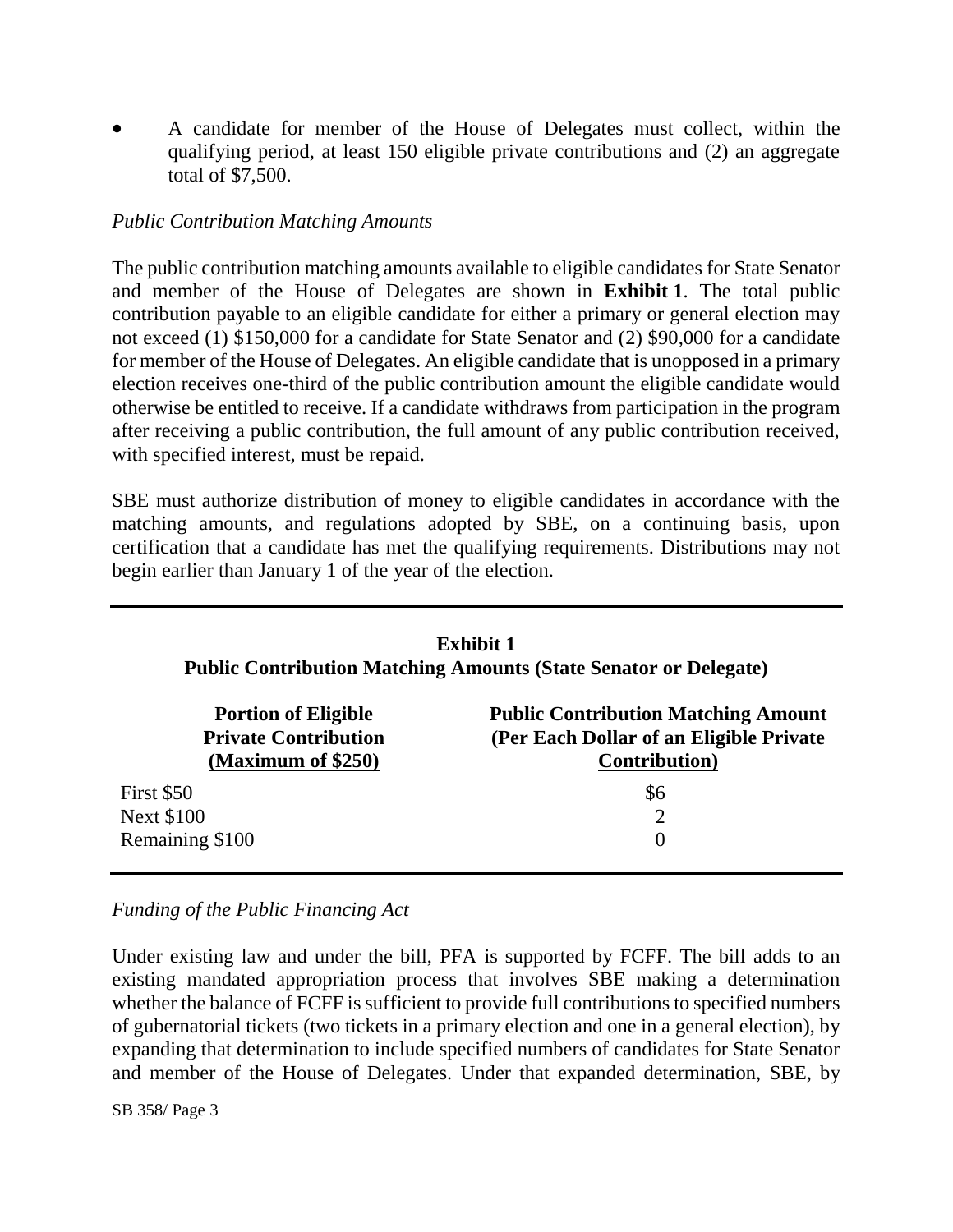June 30 of the third year immediately preceding a year of a gubernatorial election, must determine whether the balance of the fund is sufficient to provide for a full contribution for:

- in a primary election (1) two gubernatorial tickets; (2) 47 candidates for State Senator; and (3) 141 candidates for member of the House of Delegates; and
- in a general election (1) one gubernatorial ticket; (2) 47 candidates for State Senator; and (3) 141 candidates for member of the House of Delegates.

Consistent with the existing process for gubernatorial tickets, if the balance of the fund is determined to be insufficient to provide those public contributions:

- by August 1 of the third year immediately preceding a year of a gubernatorial election, SBE must send a notice to the Governor of the amount of money needed to provide the above-described public contributions; and
- the Governor must include in the annual budget bill for the appropriate fiscal year an appropriation in an amount equal to the amount submitted to the Governor by SBE.

**Current Law:** PFA provides for a system of public financing of elections for candidates for Governor and Lieutenant Governor. The Act established FCFF, and the fund is administered by the Comptroller. An income tax checkoff on the individual income tax return form that allowed an individual to contribute up to \$500 to the fund on the individual's tax return was repealed under the Budget Reconciliation and Financing Act of 2010 (Chapter 484). Chapter 312 of 2015, however, reinstituted a tax checkoff on the individual income tax return form without a limit on the amount of contributions that may be made, and it also established certain other sources of revenue for the fund, including various penalties, fines, and fees imposed under State election law. Chapter 733 of 2021 modified the qualifying requirements and matching contributions under PFA and established a mandated appropriation to FCFF of \$4.0 million for fiscal 2023 and additional mandated appropriations to the fund in future years.

Generally, to qualify as an eligible gubernatorial ticket (eligible to receive a public contribution), a gubernatorial ticket must collect, within the qualifying period, at least (1) 1,500 eligible private contributions and (2) an aggregate total of \$120,000. The public contribution matching amounts available to each gubernatorial ticket are shown in **Exhibit 2**. The total public contribution payable to a gubernatorial ticket for either a primary or general election may not exceed \$3.0 million. A gubernatorial ticket that is unopposed in a primary election receives one-third of the public contribution amount the gubernatorial ticket would otherwise be entitled to receive. If a gubernatorial ticket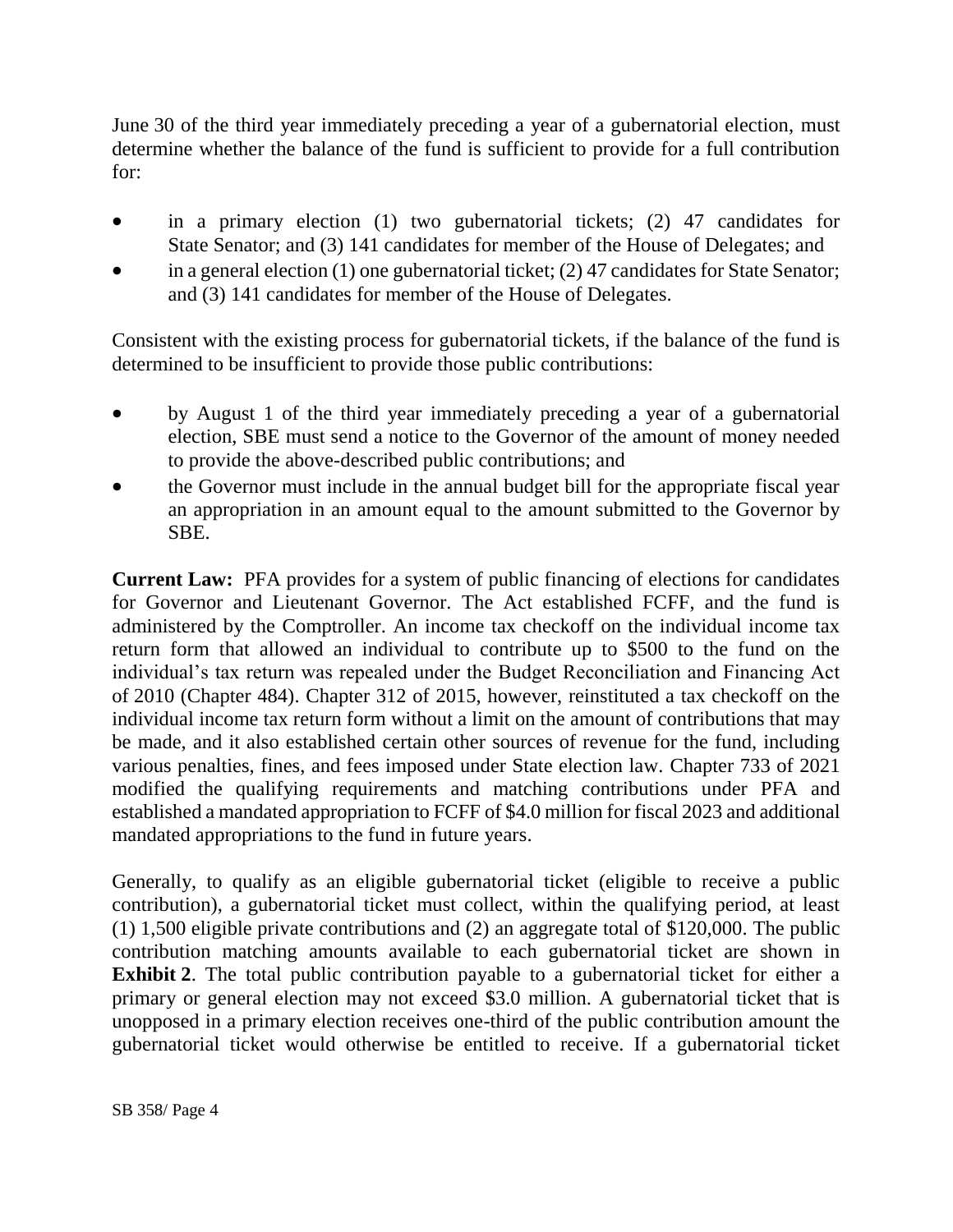withdraws from participation in the program after receiving a public contribution, the full amount of any public contribution received, with specified interest, must be repaid.

| <b>Exhibit 2</b><br><b>Public Contribution Matching Amounts for Gubernatorial Tickets</b> |                                                                                                                |
|-------------------------------------------------------------------------------------------|----------------------------------------------------------------------------------------------------------------|
| <b>Portion of Eligible</b><br><b>Private Contribution</b><br>(Maximum of \$250)           | <b>Public Contribution Matching Amount</b><br>(Per Each Dollar of an<br><b>Eligible Private Contribution</b> ) |
| First \$50                                                                                | \$8                                                                                                            |
| Second \$50                                                                               | 6                                                                                                              |
| Third \$50                                                                                |                                                                                                                |

SBE, by June 30 of the third year immediately preceding a year of a gubernatorial election, determines whether the balance of the fund is sufficient to provide for a full contribution for:

in a primary election, two gubernatorial tickets; and

Remaining \$100 0

• in a general election, one gubernatorial ticket.

If the balance of the fund is determined to be insufficient to provide those public contributions:

- by August 1 of the third year immediately preceding a year of a gubernatorial election, SBE must send a notice to the Governor of the amount of money needed to provide the above-described public contributions; and
- the Governor must include in the annual budget bill for the appropriate fiscal year an appropriation in an amount equal to the amount submitted to the Governor by SBE.

Independent of those requirements, for fiscal 2023 only, the Governor must include in the annual budget bill an appropriation of at least \$4.0 million to the fund. Except with respect to the \$4.0 million appropriated in fiscal 2023, if general funds are appropriated to the fund under the provisions above, after the gubernatorial election SBE must authorize repayment to the general fund of the amount that exceeds the amount necessary to provide for the full contribution to gubernatorial tickets described above.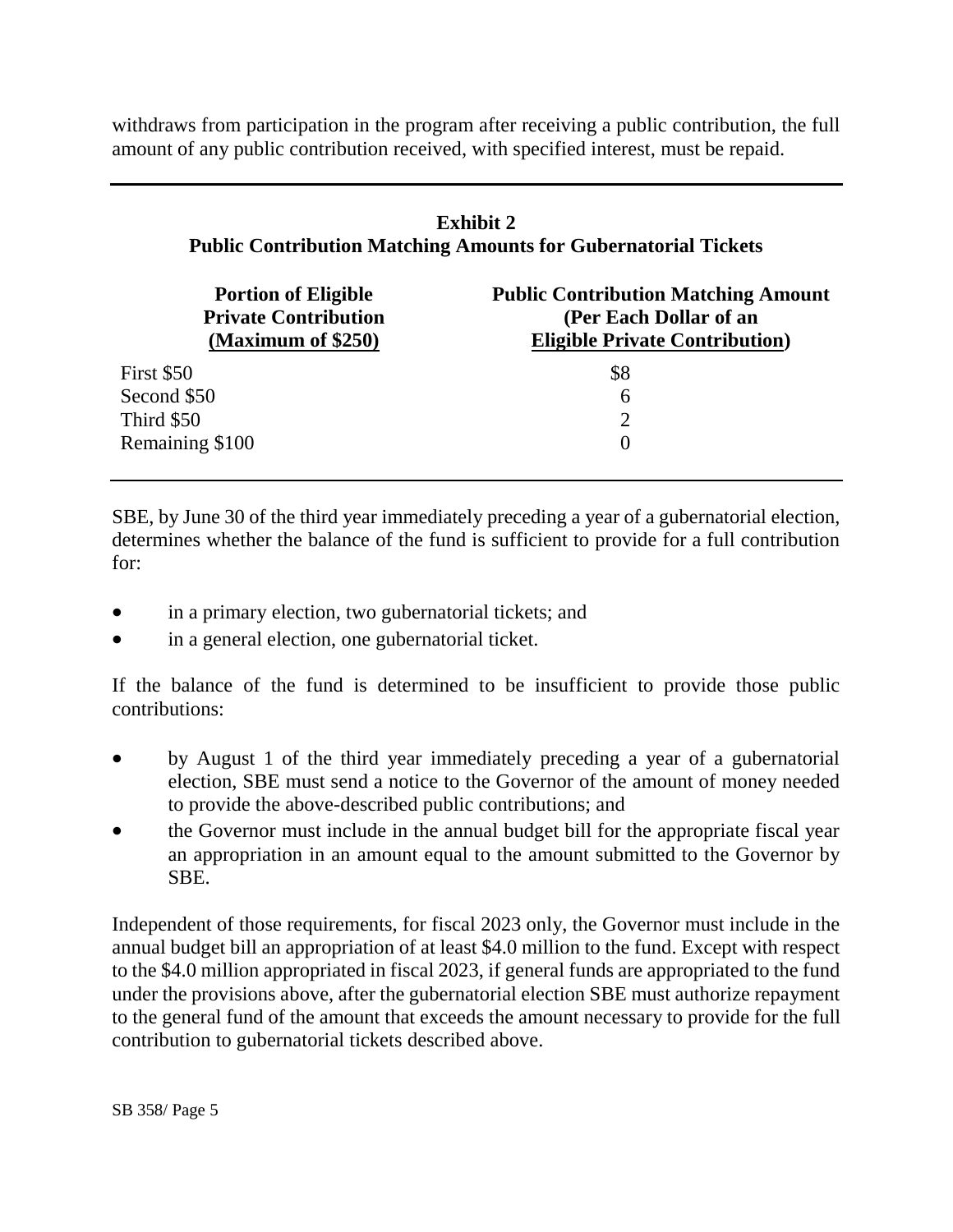## **State Fiscal Effect:**

## *Appropriations to Fair Campaign Financing Fund*

General fund expenditures increase by \$39.5 million in fiscal 2026, pursuant to the bill's increase in the existing mandated appropriation under PFA, to fully fund the program for the 2026 elections, for candidates for State Senator and member of the House of Delegates. SBE advises that as of January 31, 2022, the balance of FCFF is approximately \$4.2 million, and the Governor's proposed fiscal 2023 budget includes \$4.0 million for FCFF. Any remaining funding after the 2022 elections is assumed to reduce the existing mandated appropriation necessary to fully fund gubernatorial tickets for the 2026 elections and does not affect the funding needed to fulfill the expansion of the mandated appropriation under the bill.

#### *Fair Campaign Financing Fund Revenues and Expenditures*

FCFF revenues increase by \$39.5 million in fiscal 2026, reflecting the receipt of the general fund appropriation in fiscal 2026. FCFF expenditures increase over the course of fiscal 2026 and 2027 by an indeterminate amount, to make disbursements of public contributions to participating candidates for State Senator and member of the House of Delegates for the 2026 primary and general elections. FCFF revenues may also increase due to the collection of civil or criminal penalties associated with increased participation in the program.

#### *State Board of Elections Administrative Costs*

General/special fund expenditures increase by \$15,000 in fiscal 2025, \$221,110 in fiscal 2026, and \$201,420 in fiscal 2027. SBE is authorized to use up to the lesser of 3% of the FCFF balance or \$100,000 for administrative costs under PFA. It is assumed, for the purposes of this fiscal and policy note, that SBE's expenditures resulting from this bill, up to \$100,000 each fiscal year, are covered by special funds from FCFF and the remainder is covered by general funds.

The estimate reflects the cost of:

- computer programming (\$15,000 in fiscal 2025) SBE's campaign finance reporting system will need to be modified to allow for reporting under PFA to be expanded to candidates for State Senator and member of the House of Delegates; and
- four contractual auditors (\$221,110 in fiscal 2026, and \$201,420 in fiscal 2027) SBE will need to hire four contractual auditors to handle auditing of the expanded number of campaigns participating under PFA and to pursue civil penalties if

SB 358/ Page 6